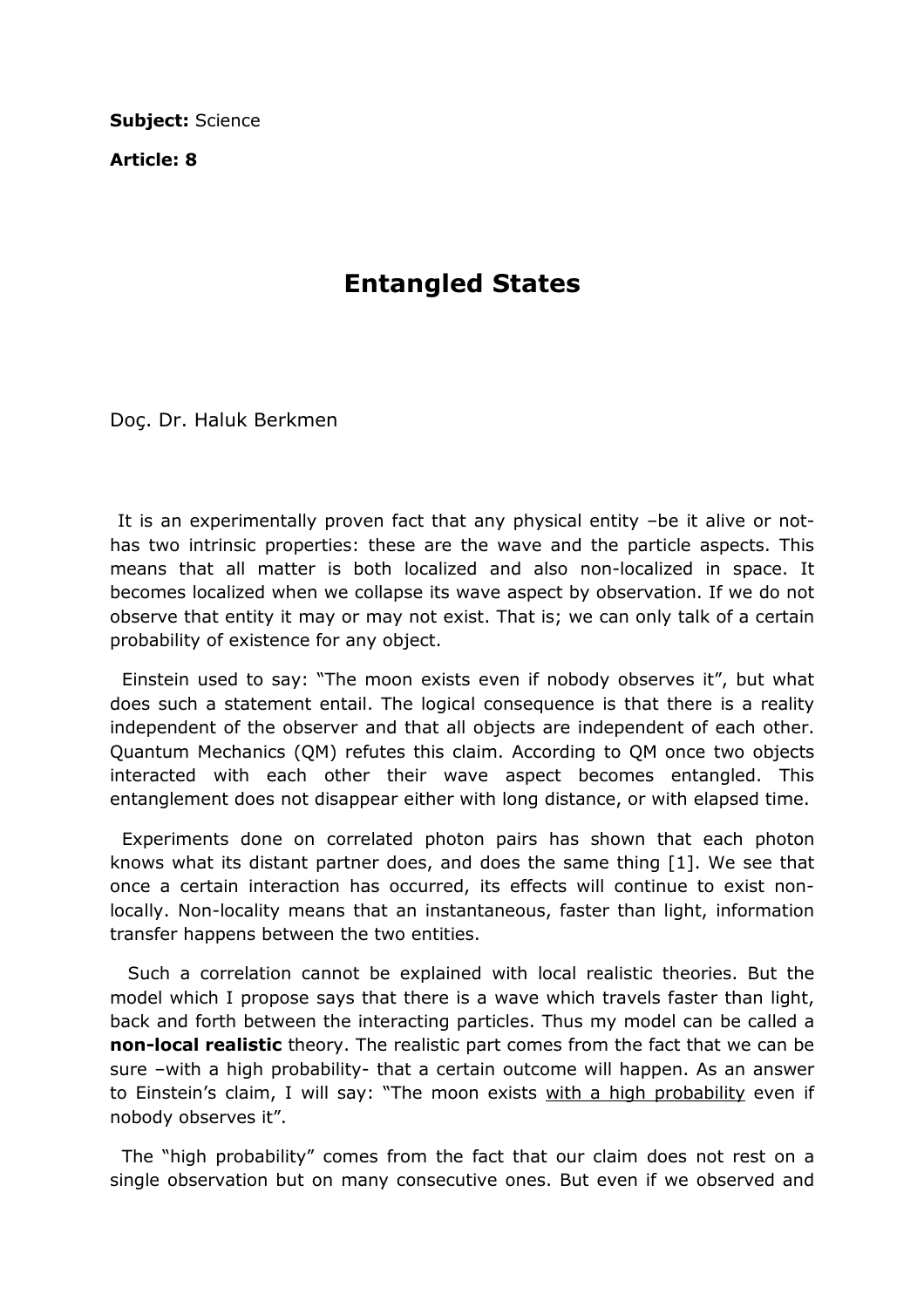saw the moon for a million times, we cannot say for sure that it will still be there on our next observation. There is always a very small probability that it may not appear. Any statement on reality and existence can only be claimed with a certain probability. As long as we do not make an observation this probability can be neither zero nor hundred percent. Our claim should always contain a margin of uncertainty.

Claiming that a certain outcome will happen with zero or hundred percent probability means that we believe in local realism. The result of any outcome settles to a hundred percent probability only at the moment of observation. This is the accepted interpretation of QM, which came to be known as the Copenhagen Interpretation.

 The Copenhagen Interpretation is Niels Bohr's (1885-1962) explanation on what **reality** is. He said that we cannot be sure on 'what really is' until we have made an observation. This is true at all scales, be it at the level of atoms or at the level of our daily experience. A famous example is the **Schrödinger's Cat** thought experiment.

A cat is placed in a closed box together with a device that will trigger under the influence of a radioactive disintegration. A beta particle (an electron) will activate the mechanism that will break a bottle which contains a poisonous gas. The gas will kill the cat inside the box. Since there is a certain probability that the electron may or may not be ejected from the radioactive material we cannot say for sure that the cat is dead or alive inside the box. The situation is depicted in the picture below.